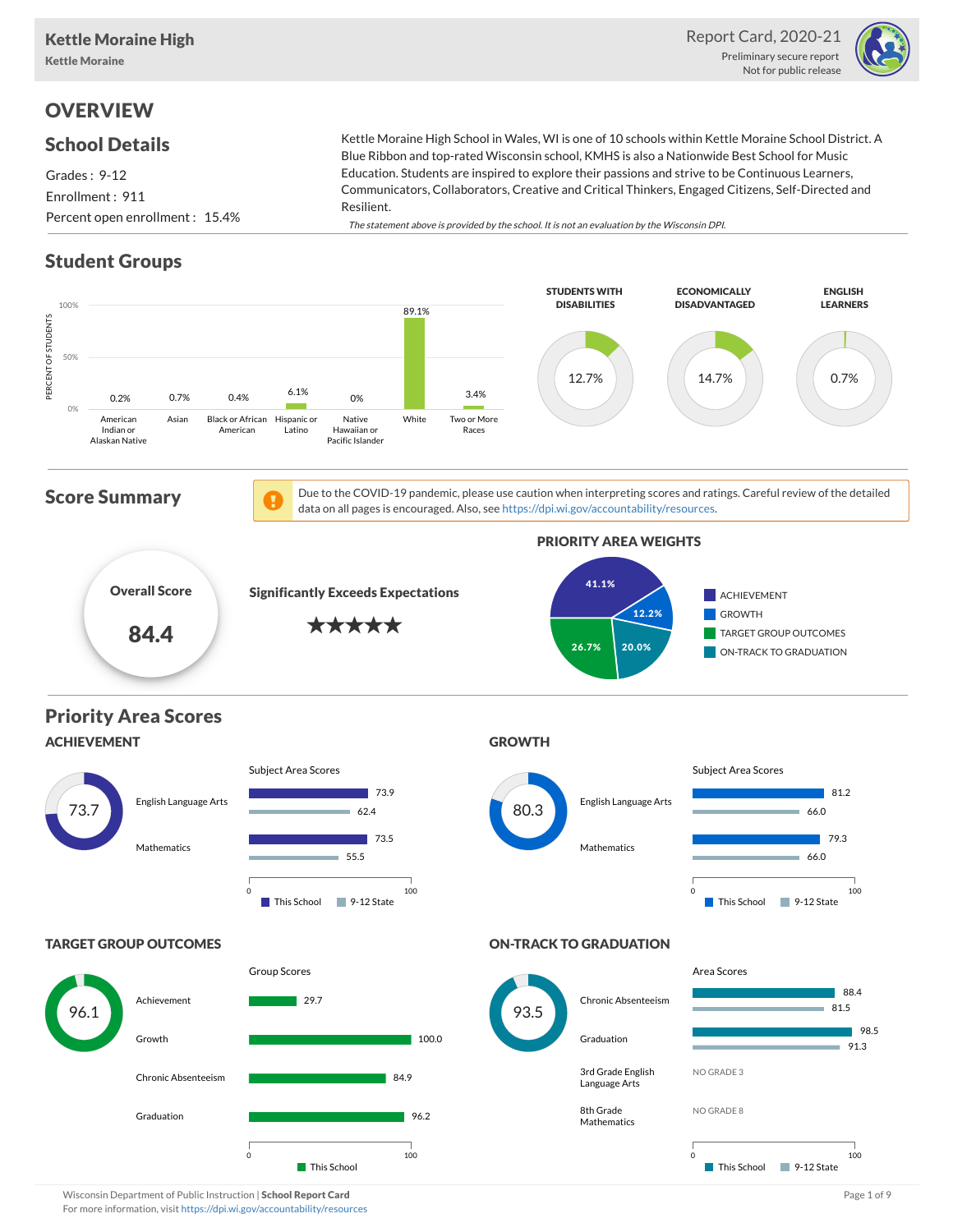

# ACHIEVEMENT

This priority area summarizes how this school's students performed on state assessments using a points-based proficiency system that gives partial credit for Basic test performance and extra credit for Advanced performance. The score is a multi-year average of English language arts and mathematics subscores.

### Priority Area Score



### Student Group Achievement, 2020-21 (for information only)

Group size is given in parentheses. Groups with fewer than 20 students are not displayed.

#### ENGLISH LANGUAGE ARTS





### Performance Levels by Year

These graphs show school-wide percentages and group sizes of students performing at each level.

#### ENGLISH LANGUAGE ARTS



#### **MATHEMATICS**



Wisconsin Department of Public Instruction | School Report Card Page 2 of 9 and 2 of 9 and 2 of 9 and 2 of 9 and 2 of 9 and 2 of 9 and 2 of 9 and 2 of 9 and 2 of 9 and 2 of 9 and 2 of 9 and 2 of 9 and 2 of 9 and 2 of 9 and For more information, visit <https://dpi.wi.gov/accountability/resources>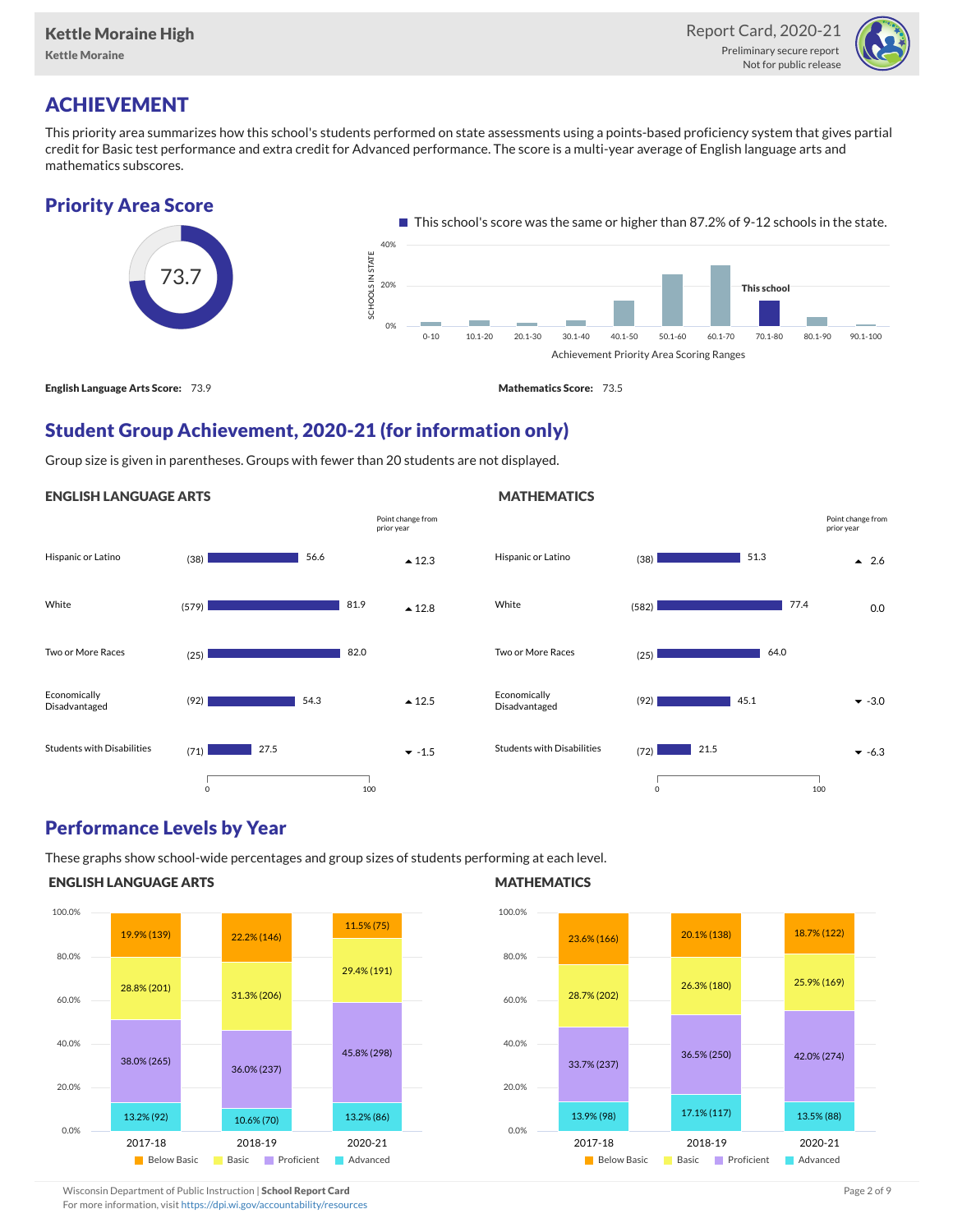

## ACHIEVEMENT - ADDITIONAL INFORMATION

The data on this page is for information only.

## Test Participation Rates, 2020-21

| <b>ENGLISH LANGUAGE ARTS</b> |                             | <b>MATHEMATICS</b> |                             |  |  |  |  |
|------------------------------|-----------------------------|--------------------|-----------------------------|--|--|--|--|
| All students                 | Lowest-participating group: | All students       | Lowest-participating group: |  |  |  |  |
|                              | Hispanic or Latino          |                    | Hispanic or Latino          |  |  |  |  |
| 98.1%                        | 93.0%                       | 98.2%              | 93.0%                       |  |  |  |  |

### Student Group Performance Levels by Year

Groups with any full academic year students in tested grades are shown.

#### ENGLISH LANGUAGE ARTS

|                                   |                  |           | 2017-18    |           |                |                  |           | 2018-19    |           |                |                  |          | 2020-21    |         |                    |
|-----------------------------------|------------------|-----------|------------|-----------|----------------|------------------|-----------|------------|-----------|----------------|------------------|----------|------------|---------|--------------------|
|                                   | Tested<br>Total# | Advanced  | Proficient | Basic     | Below<br>Basic | Tested<br>Total# | Advanced  | Proficient | Basic     | Below<br>Basic | Tested<br>Total# | Advanced | Proficient | Basic   | <b>Below Basic</b> |
| All Students: 9-12 State          | 187,172          | 8.9%      | 34.8%      | 32.6%     | 23.7%          | 187,129          | 8.5%      | 33.2%      | 32.8%     | 25.5%          | 163,838          | 6.9%     | 33.0%      | 35.0%   | 25.1%              |
| <b>All Students</b>               | 697              | 13.2%     | 38.0%      | 28.8%     | 19.9%          | 659              | 10.6%     | 36.0%      | 31.3%     | 22.2%          | 650              | 13.2%    | 45.8%      | 29.4%   | 11.5%              |
| American Indian or Alaskan Native | $\mathbf 0$      | <b>NA</b> | <b>NA</b>  | <b>NA</b> | <b>NA</b>      | $\Omega$         | <b>NA</b> | <b>NA</b>  | <b>NA</b> | <b>NA</b>      | $\overline{2}$   | 0.0%     | $0.0\%$    | 100.0%  | 0.0%               |
| Asian                             | 9                | 11.1%     | 55.6%      | 22.2%     | 11.1%          | $\overline{7}$   | 14.3%     | 28.6%      | 42.9%     | 14.3%          | 3                | 33.3%    | 66.7%      | $0.0\%$ | 0.0%               |
| <b>Black or African American</b>  | 2                | 50.0%     | 0.0%       | 0.0%      | 50.0%          | $\mathbf{1}$     | 0.0%      | 0.0%       | $0.0\%$   | 100.0%         | 3                | 0.0%     | 66.7%      | $0.0\%$ | 33.3%              |
| Hispanic or Latino                | 37               | 5.4%      | 32.4%      | 35.1%     | 27.0%          | 35               | 0.0%      | 28.6%      | 31.4%     | 40.0%          | 38               | 7.9%     | 28.9%      | 31.6%   | 31.6%              |
| White                             | 634              | 13.7%     | 38.0%      | 28.5%     | 19.7%          | 598              | 11.2%     | 36.8%      | 30.9%     | 21.1%          | 579              | 13.5%    | 47.0%      | 29.4%   | 10.2%              |
| Two or More Races                 | 15               | 6.7%      | 46.7%      | 33.3%     | 13.3%          | 18               | 11.1%     | 27.8%      | 38.9%     | 22.2%          | 25               | 16.0%    | 44.0%      | 28.0%   | 12.0%              |
| <b>Economically Disadvantaged</b> | 68               | 4.4%      | 19.1%      | 38.2%     | 38.2%          | 73               | 1.4%      | 20.5%      | 38.4%     | 39.7%          | 92               | 4.3%     | 21.7%      | 52.2%   | 21.7%              |
| <b>English Learners</b>           | 3                | 0.0%      | 0.0%       | 66.7%     | 33.3%          | 2                | 0.0%      | 0.0%       | 50.0%     | 50.0%          | $\overline{7}$   | 0.0%     | 28.6%      | 14.3%   | 57.1%              |
| <b>Students with Disabilities</b> | 85               | 4.7%      | 14.1%      | 32.9%     | 48.2%          | 69               | 0.0%      | 14.5%      | 29.0%     | 56.5%          | 71               | 4.2%     | 5.6%       | 31.0%   | 59.2%              |

#### **MATHEMATICS**

|                                   |                  |           | 2017-18    |           |                |                  |           | 2018-19    |           |                |                  |          | 2020-21    |       |                    |
|-----------------------------------|------------------|-----------|------------|-----------|----------------|------------------|-----------|------------|-----------|----------------|------------------|----------|------------|-------|--------------------|
|                                   | Tested<br>Total# | Advanced  | Proficient | Basic     | Below<br>Basic | Tested<br>Total# | Advanced  | Proficient | Basic     | Below<br>Basic | Tested<br>Total# | Advanced | Proficient | Basic | <b>Below Basic</b> |
| All Students: 9-12 State          | 190,833          | 9.9%      | 29.3%      | 29.0%     | 31.8%          | 191,249          | 9.7%      | 27.8%      | 28.6%     | 33.9%          | 167,297          | 6.2%     | 27.7%      | 29.8% | 36.3%              |
| <b>All Students</b>               | 703              | 13.9%     | 33.7%      | 28.7%     | 23.6%          | 685              | 17.1%     | 36.5%      | 26.3%     | 20.1%          | 653              | 13.5%    | 42.0%      | 25.9% | 18.7%              |
| American Indian or Alaskan Native | $\mathbf 0$      | <b>NA</b> | <b>NA</b>  | <b>NA</b> | <b>NA</b>      | $\Omega$         | <b>NA</b> | <b>NA</b>  | <b>NA</b> | <b>NA</b>      | $\overline{2}$   | 0.0%     | 0.0%       | 50.0% | 50.0%              |
| Asian                             | 9                | 22.2%     | 33.3%      | 22.2%     | 22.2%          | $\overline{7}$   | 14.3%     | 42.9%      | 28.6%     | 14.3%          | 3                | 33.3%    | 33.3%      | 33.3% | 0.0%               |
| <b>Black or African American</b>  | 2                | 0.0%      | 50.0%      | 50.0%     | $0.0\%$        | 2                | 0.0%      | $0.0\%$    | $0.0\%$   | 100.0%         | 3                | $0.0\%$  | $0.0\%$    | 66.7% | 33.3%              |
| Hispanic or Latino                | 37               | 5.4%      | 18.9%      | 35.1%     | 40.5%          | 38               | 7.9%      | 21.1%      | 31.6%     | 39.5%          | 38               | 7.9%     | 26.3%      | 26.3% | 39.5%              |
| White                             | 640              | 14.4%     | 34.5%      | 28.4%     | 22.7%          | 619              | 17.9%     | 37.5%      | 26.0%     | 18.6%          | 582              | 13.9%    | 44.0%      | 25.1% | 17.0%              |
| Two or More Races                 | 15               | 13.3%     | 33.3%      | 26.7%     | 26.7%          | 19               | 10.5%     | 36.8%      | 26.3%     | 26.3%          | 25               | 12.0%    | 28.0%      | 36.0% | 24.0%              |
| <b>Economically Disadvantaged</b> | 69               | 4.3%      | 21.7%      | 30.4%     | 43.5%          | 77               | 5.2%      | 18.2%      | 44.2%     | 32.5%          | 92               | 5.4%     | 17.4%      | 39.1% | 38.0%              |
| <b>English Learners</b>           | 3                | 0.0%      | 0.0%       | 33.3%     | 66.7%          | 4                | 0.0%      | 0.0%       | 25.0%     | 75.0%          | $\overline{7}$   | 0.0%     | 0.0%       | 28.6% | 71.4%              |
| <b>Students with Disabilities</b> | 87               | 2.3%      | 9.2%       | 26.4%     | 62.1%          | 72               | 0.0%      | 8.3%       | 38.9%     | 52.8%          | 72               | $0.0\%$  | 9.7%       | 23.6% | 66.7%              |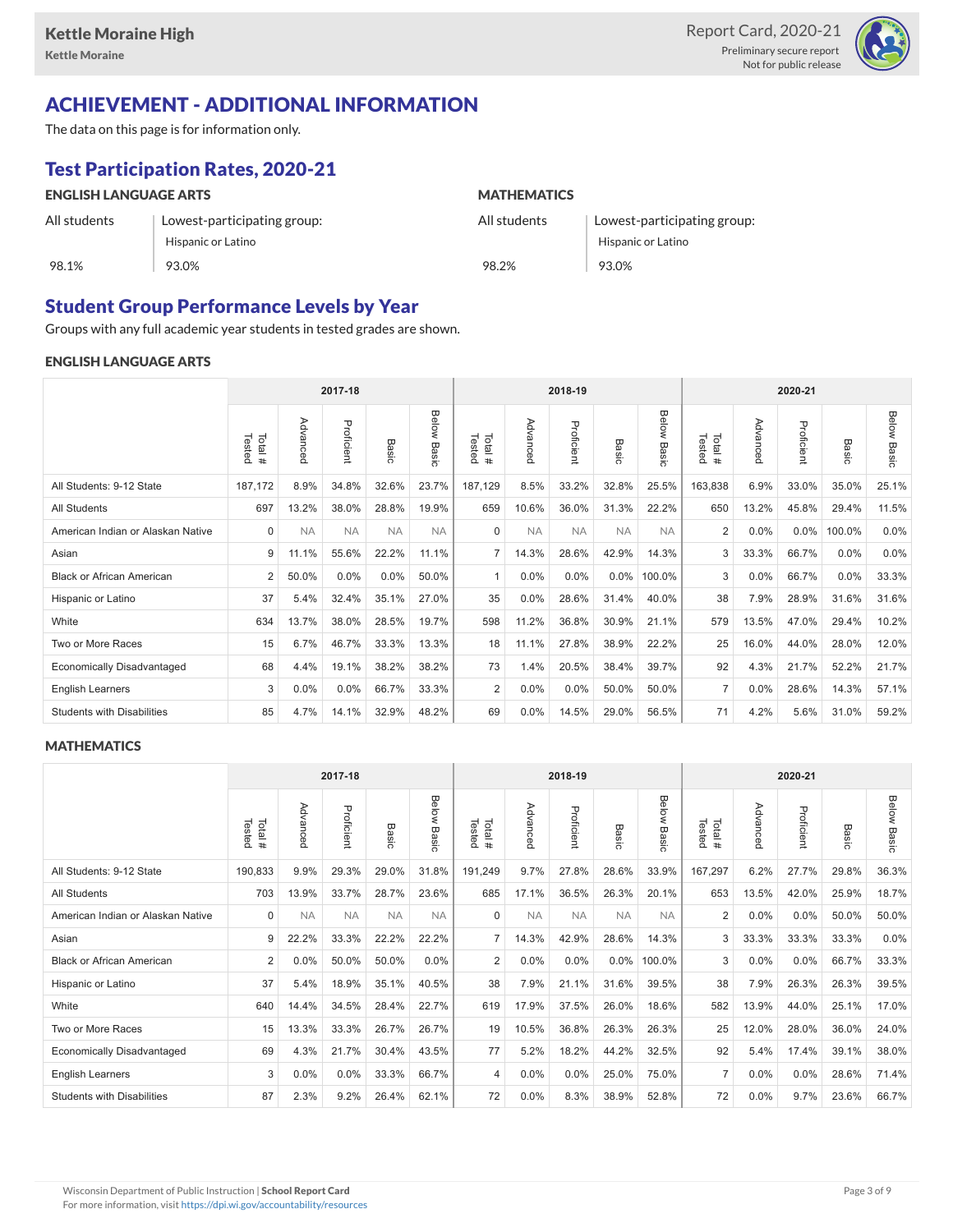

# **GROWTH**

This priority area measures year-to-year student progress on statewide tests. It uses a value-added model that seeks to control for circumstances beyond the influence of educators. A high value-added score means that on average students in the school are progressing more quickly than other, similar students. Growth is scored from 0 to 100 to match the other priority areas and is a conversion from the roughly 0 to 6 value-added score.



# Student Group Value-Added (for information only)

Value-added scores cover an approximately 0-6 range. Higher scores mean greater positive impact. A score of 3.0 is average. Group size is shown in parentheses. Groups with fewer than 20 students are not displayed. Shaded boxes indicate higher-than-average scores.

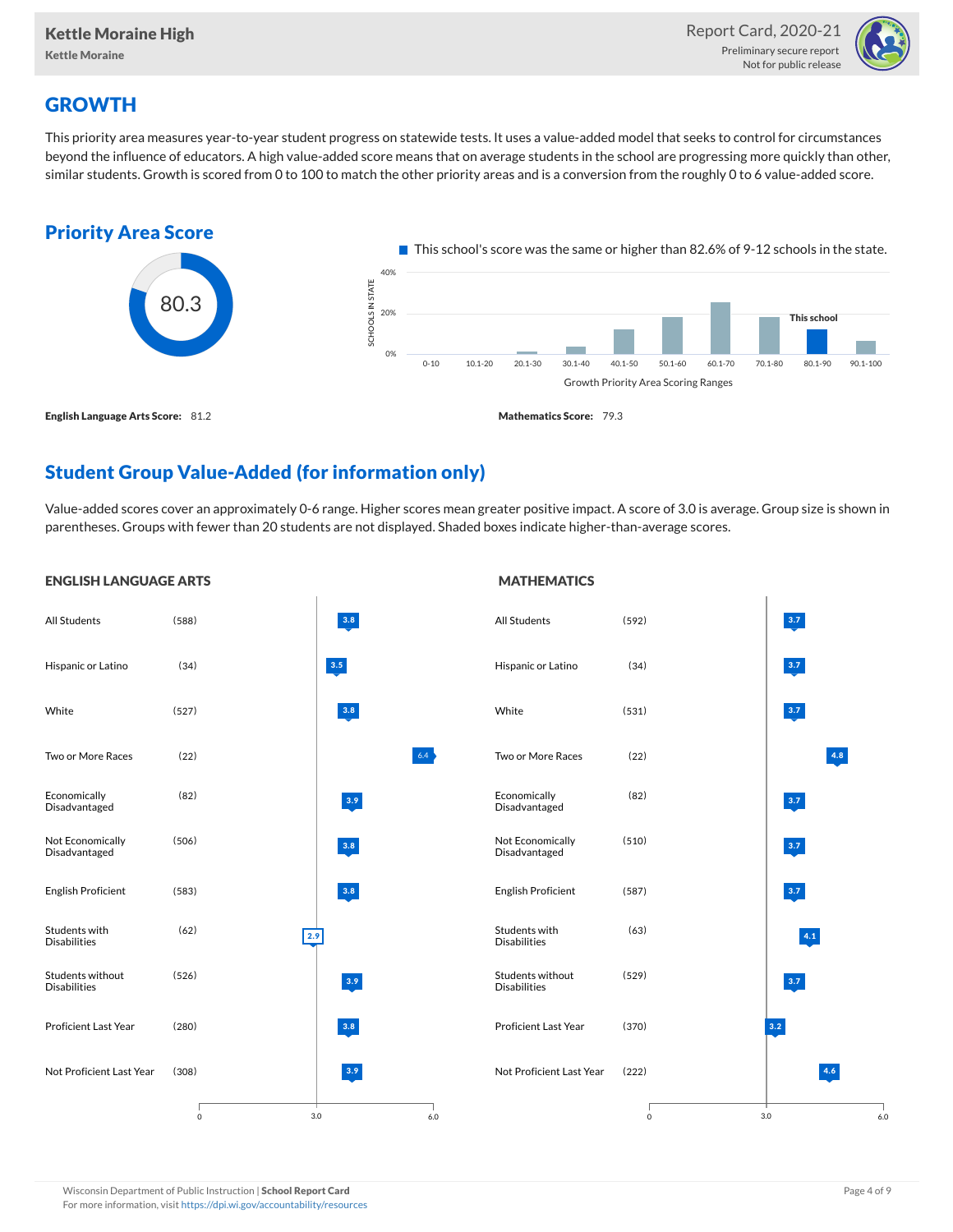

## TARGET GROUP OUTCOMES

This priority area examines outcomes for students with the lowest test scores — the Target Group. It is designed to promote equity by helping schools focus on learners who need the most support while also improving outcomes for all students. The priority area score combines component scores for achievement, growth, chronic absenteeism, and attendance or graduation rate. Data are not displayed when target groups have fewer than 20 students.

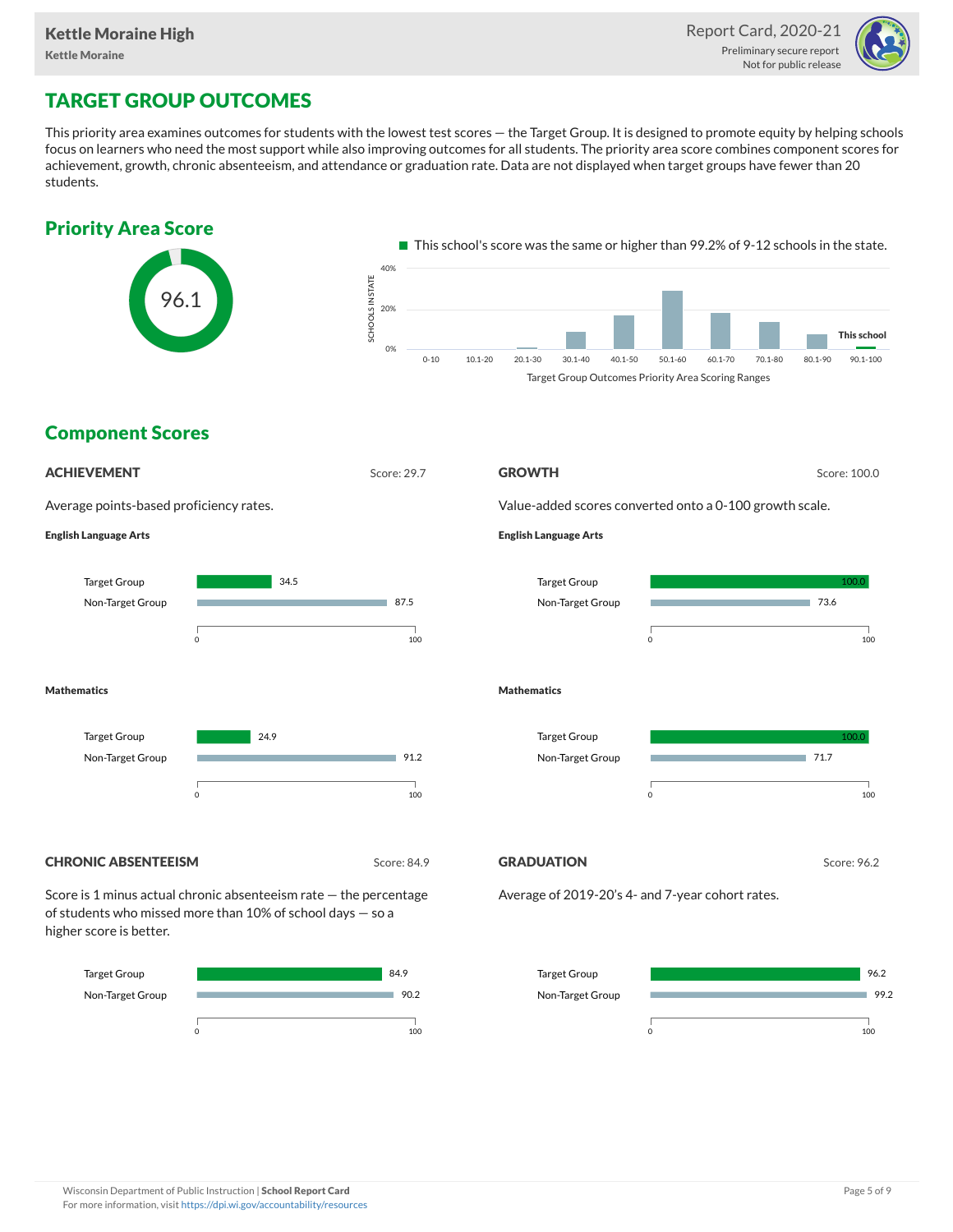

# ON-TRACK TO GRADUATION

This priority area indicates how successfully students are progressing toward completing their K-12 education. The score combines component scores for measures of student engagement and achievement.



### Component Scores

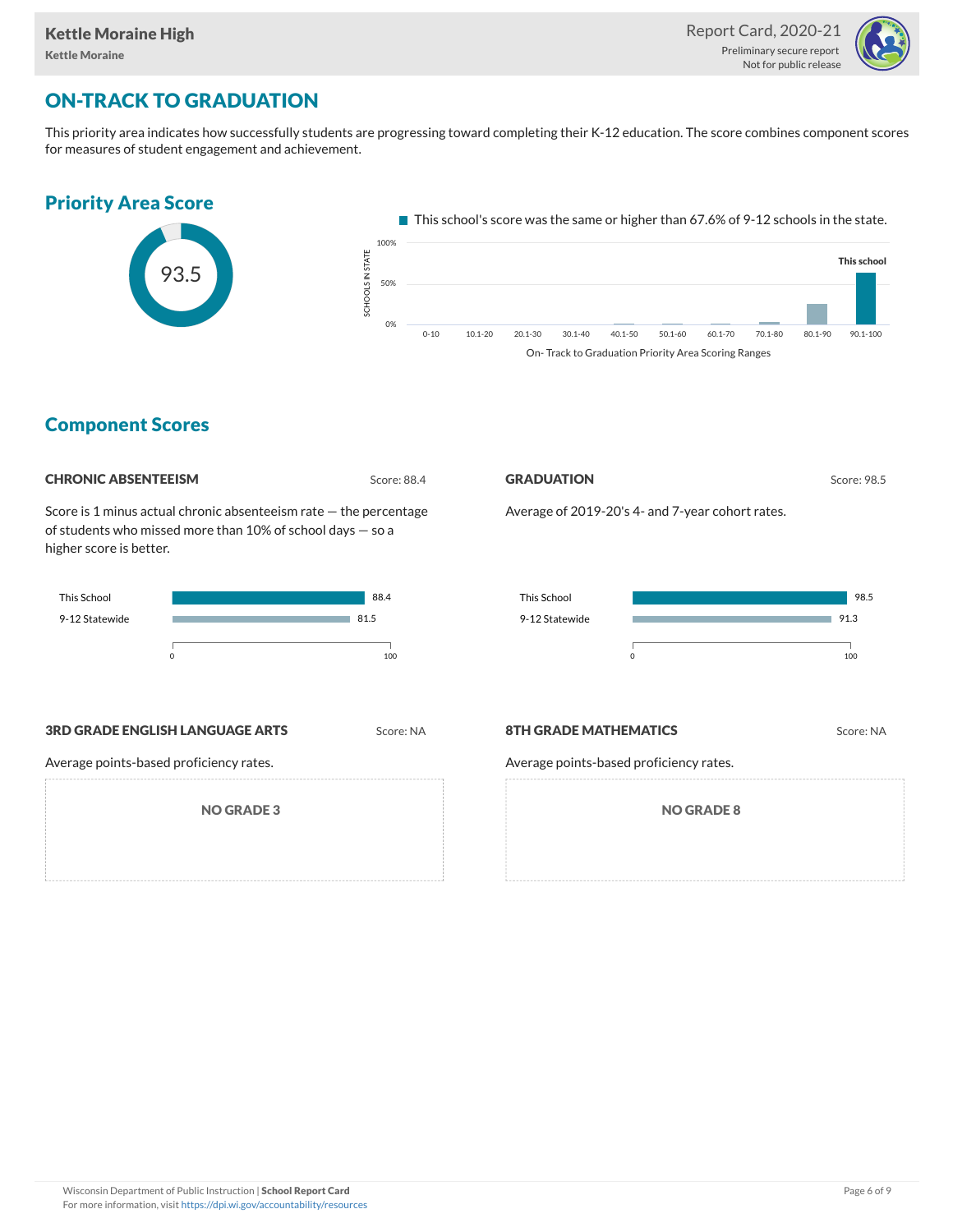

# ON-TRACK TO GRADUATION - ADDITIONAL INFORMATION

This page provides additional detail about chronic absenteeism and graduation and is for information only.

# Student Group Chronic Absenteeism Rates, Single-Year

|                                   | 2017-18         |         | 2018-19         |           | 2019-20  |        |  |
|-----------------------------------|-----------------|---------|-----------------|-----------|----------|--------|--|
|                                   | <b>Students</b> | Rate    | <b>Students</b> | Rate      | Students | Rate   |  |
| All Students: 9-12 State          | 265,727         | 18.9%   | 265,360         | 18.9%     | 264,767  | 17.9%  |  |
| <b>All Students</b>               | 949             | 9.6%    | 959             | 11.2%     | 906      | 13.4%  |  |
| American Indian or Alaskan Native | $\overline{2}$  | $0.0\%$ | $\mathbf 0$     | <b>NA</b> |          | 100.0% |  |
| Asian                             | 11              | $0.0\%$ | 10              | 10.0%     | 8        | 0.0%   |  |
| <b>Black or African American</b>  | $\overline{2}$  | $0.0\%$ | $\overline{4}$  | 0.0%      | 5        | 20.0%  |  |
| Hispanic or Latino                | 48              | 6.2%    | 50              | 26.0%     | 56       | 17.9%  |  |
| White                             | 864             | 9.8%    | 867             | 10.3%     | 811      | 13.1%  |  |
| Two or More Races                 | 22              | 13.6%   | 28              | 14.3%     | 25       | 12.0%  |  |
| <b>Economically Disadvantaged</b> | 95              | 24.2%   | 94              | 19.1%     | 103      | 25.2%  |  |
| <b>English Learners</b>           | 5               | $0.0\%$ | 5               | 40.0%     | 6        | 16.7%  |  |
| <b>Students with Disabilities</b> | 127             | 19.7%   | 109             | 15.6%     | 101      | 19.8%  |  |

# Student Group Graduation Rates

This table shows for each of two cohorts the percentage of students starting high school together who graduated by 2019-20. The four-year rate pertains to students who started high school four years earlier, and the seven-year rate pertains to students who started seven years earlier.

|                                     |                    | Four-year cohort graduation rate |           | Seven-year cohort graduation rate |           |           |  |  |  |
|-------------------------------------|--------------------|----------------------------------|-----------|-----------------------------------|-----------|-----------|--|--|--|
|                                     | Students in cohort | Graduates                        | Rate      | Students in cohort                | Graduates | Rate      |  |  |  |
| All Students: 9-12 State            | 67,022             | 60,310                           | 90.0%     | 65,532                            | 60,774    | 92.7%     |  |  |  |
| <b>All Students</b>                 | 227                | 222                              | 97.8%     | 288                               | 285       | 99.0%     |  |  |  |
| American Indian or Alaskan Native   | 0                  | <b>NA</b>                        | <b>NA</b> |                                   |           | 100.0%    |  |  |  |
| Asian                               | 3                  | 3                                | 100.0%    | $\overline{2}$                    |           | 50.0%     |  |  |  |
| <b>Black or African American</b>    |                    |                                  | 100.0%    |                                   |           | 100.0%    |  |  |  |
| Hispanic or Latino                  | 14                 | 13                               | 92.9%     | 15                                | 15        | 100.0%    |  |  |  |
| Native Hawaiian or Pacific Islander | $\Omega$           | <b>NA</b>                        | <b>NA</b> |                                   |           | 100.0%    |  |  |  |
| White                               | 206                | 202                              | 98.1%     | 260                               | 258       | 99.2%     |  |  |  |
| Two or More Races                   | 3                  | 3                                | 100.0%    | 8                                 | 8         | 100.0%    |  |  |  |
| <b>Economically Disadvantaged</b>   | 21                 | 20                               | 95.2%     | 17                                | 16        | 94.1%     |  |  |  |
| <b>English Learners</b>             |                    |                                  | 100.0%    | $\mathbf 0$                       | <b>NA</b> | <b>NA</b> |  |  |  |
| <b>Students with Disabilities</b>   | 24                 | 21                               | 87.5%     | 28                                | 28        | 100.0%    |  |  |  |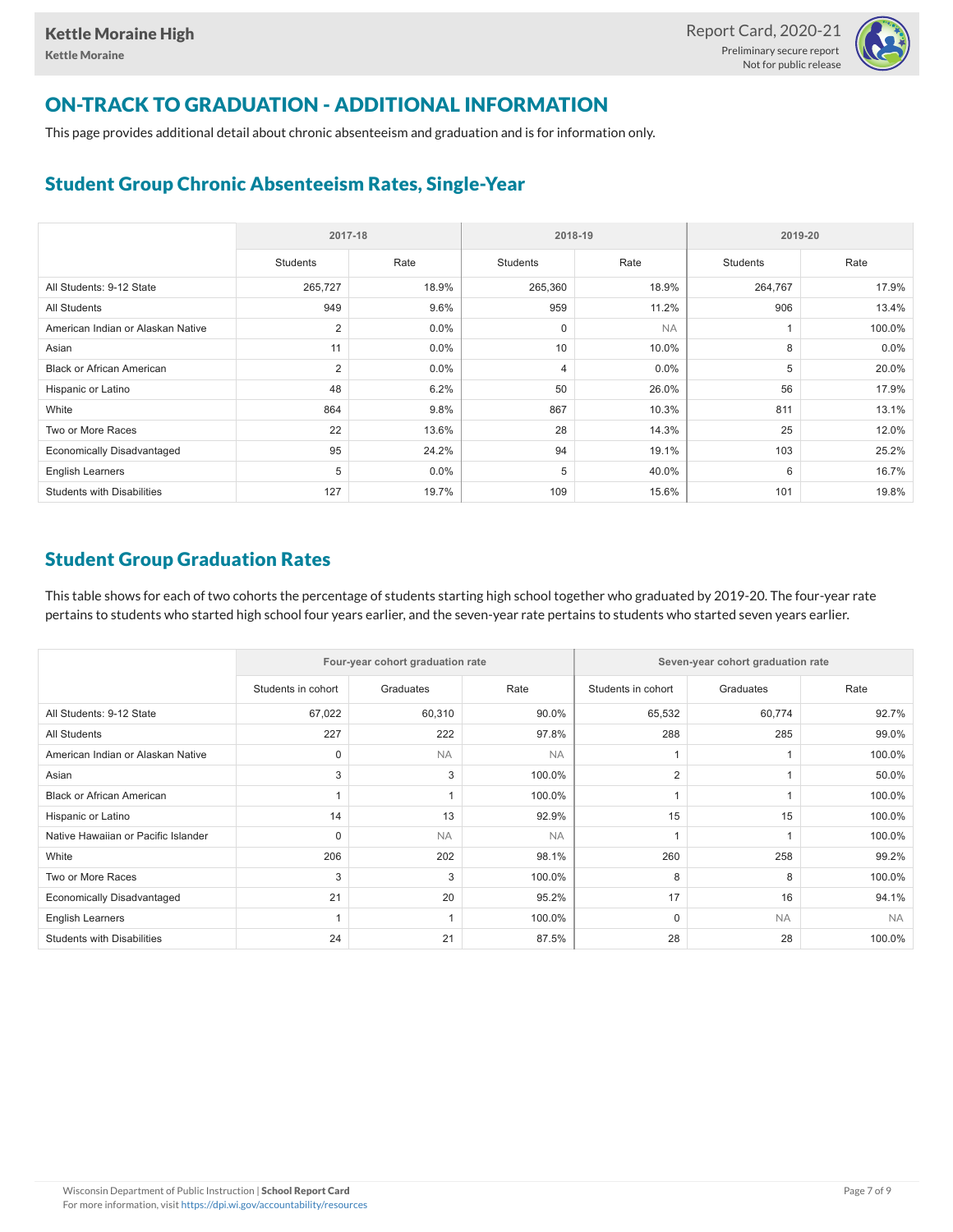

## POSTSECONDARY PREPARATION, 2019-20

Section 115.385 (d)1.-5., Wis. Stat., requires report cards to include data on pupil participation in various postsecondary preparation opportunities. All data are for grades 9-12. This is for information only and does not affect scores.

# Participation by Type of Postsecondary Preparation

| <b>ADVANCED COURSES</b>                             |                             |                           | <b>DUAL ENROLLMENT</b>      |        | <b>INDUSTRY-RECOGNIZED</b><br><b>CREDENTIALS</b>                   | <b>WORK-BASED LEARNING</b> |                                                               |  |
|-----------------------------------------------------|-----------------------------|---------------------------|-----------------------------|--------|--------------------------------------------------------------------|----------------------------|---------------------------------------------------------------|--|
| School                                              | State                       | School                    | State                       | School | State                                                              | School                     | State                                                         |  |
| 42.8%                                               | 19.2%                       | 26.8%                     | 17.8%                       | 3.2%   | 1.4%                                                               | 2.7%                       | 2.4%                                                          |  |
| 397 students successfully<br>completed at least one |                             | 249 students successfully | completed at least one dual |        | 30 students earned at least one<br>industry-recognized credential. |                            | 25 students participated in a<br>work-based learning program. |  |
| Advanced Placement or                               |                             | enrollment course.        |                             |        |                                                                    |                            |                                                               |  |
|                                                     | International Baccalaureate |                           |                             |        |                                                                    |                            |                                                               |  |
| course.                                             |                             |                           |                             |        |                                                                    |                            |                                                               |  |

### Student Group Participation

This table compares the percentages of students in the school participating in different types of postsecondary preparation opportunities with the percentages for the state. All groups present in the school are shown. Total student enrollments are given for reference.

|                                   | <b>Total # Enrolled</b> |              | <b>Advanced Courses</b> |              | <b>Dual Enrollment</b> |       | Industry-Recognized<br><b>Credentials</b> |              | <b>Work-Based Learning</b> |              |
|-----------------------------------|-------------------------|--------------|-------------------------|--------------|------------------------|-------|-------------------------------------------|--------------|----------------------------|--------------|
|                                   | School                  | <b>State</b> | School                  | <b>State</b> | School                 | State | School                                    | <b>State</b> | School                     | <b>State</b> |
| American Indian or Alaskan Native |                         | 3,044        | $0.0\%$                 | 7.7%         | 0.0%                   | 12.3% | 0.0%                                      | 0.5%         | $0.0\%$                    | 0.9%         |
| Asian                             | 9                       | 10,028       | 55.6%                   | 27.3%        | 44.4%                  | 17.9% | 0.0%                                      | 1.1%         | $0.0\%$                    | 1.4%         |
| <b>Black or African American</b>  | 6                       | 24,232       | 33.3%                   | 11.5%        | 0.0%                   | 9.9%  | $0.0\%$                                   | 0.3%         | 0.0%                       | 0.8%         |
| Hispanic or Latino                | 57                      | 31,812       | 26.3%                   | 14.7%        | 24.6%                  | 14.1% | 3.5%                                      | 0.9%         | 1.8%                       | 1.4%         |
| White                             | 829                     | 188,332      | 44.1%                   | 20.8%        | 27.7%                  | 19.7% | 3.4%                                      | 1.6%         | 2.9%                       | 2.8%         |
| Two or More Races                 | 26                      | 9,226        | 34.6%                   | 16.1%        | 3.8%                   | 13.3% | 0.0%                                      | 1.1%         | $0.0\%$                    | 1.4%         |
| Economically Disadvantaged        | 104                     | 97,617       | 13.5%                   | 11.0%        | 14.4%                  | 13.7% | 2.9%                                      | 0.8%         | 3.8%                       | 1.7%         |
| <b>English Learners</b>           | 6                       | 13,412       | 16.7%                   | 8.7%         | 16.7%                  | 14.1% | $0.0\%$                                   | 0.5%         | $0.0\%$                    | 1.3%         |
| <b>Students with Disabilities</b> | 108                     | 34,473       | 5.6%                    | 2.9%         | 4.6%                   | 10.2% | 2.8%                                      | 0.5%         | 1.9%                       | 1.4%         |